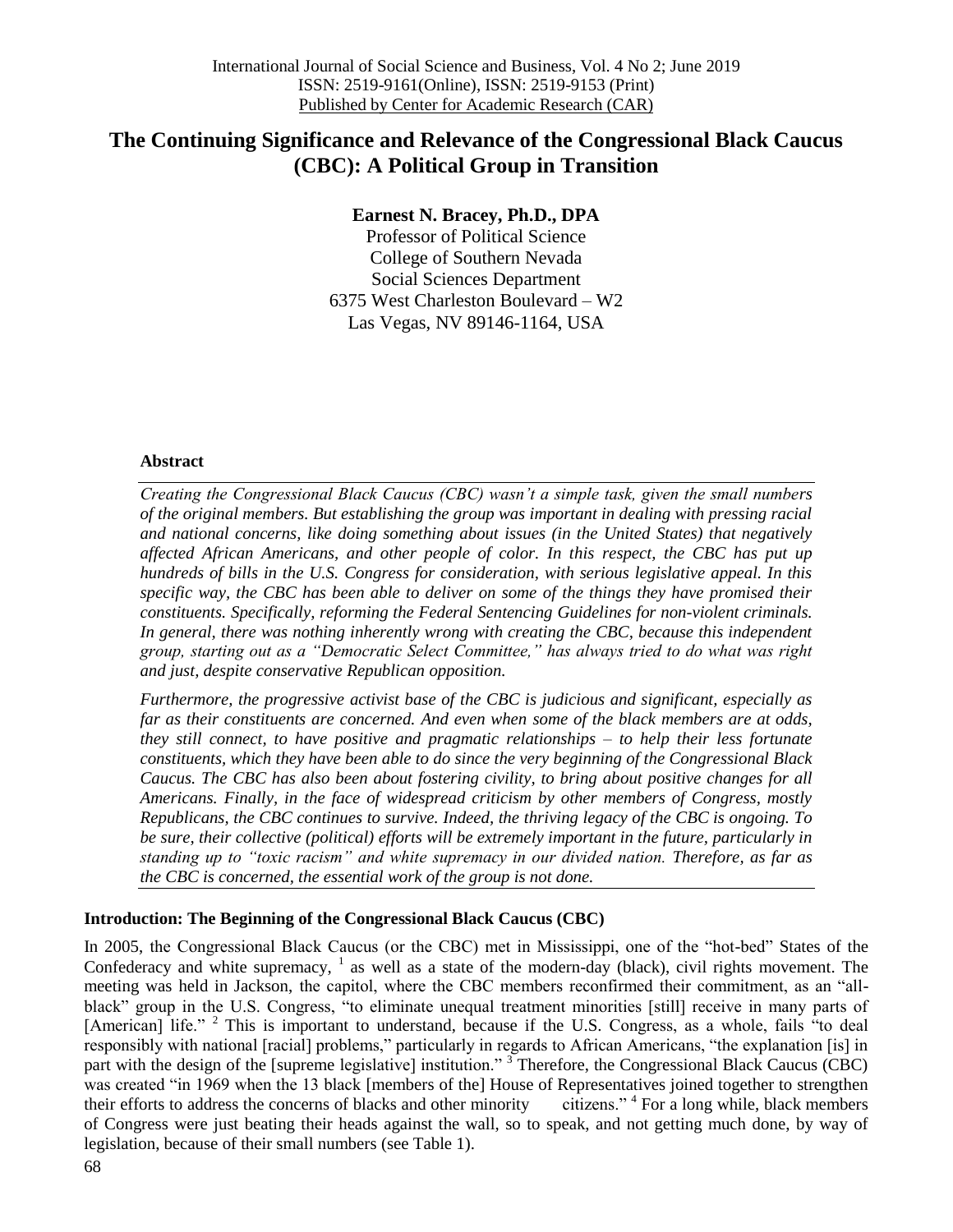However, it should be pointed out that, "following the Civil Rights Act of 1964 and the Voting Rights Act of 1965, black membership in Congress [has risen] steadily." <sup>5</sup> Though it might be said that the Congressional Black Caucus (CBC) is relegated to only a small part of the American political system, the group"s profile is now extremely high, because they can now address almost *any* kind of crisis that might involve their growing minority constituents. Of course, establishing the Congressional Black Caucus (CBC) was not seen as a very radical idea in the beginning; but presently, some members have introduced controversial bills and legislation that seeks to *right* some of the *wrongs* perpetrated against minority people over the years, or in our *ugly* past.

We must also keep in mind that the original members of the Congressional Black Caucus (CBC) wanted to act and speak with one voice, as well as provide the necessary leadership, direction and "political visibility far beyond their numbers." <sup>6</sup> Indeed, members of this black group continue to bring a much needed perspective (in the U.S. Congress) to the urgent concerns of black people and other people of color; like: gun violence, healthcare, education, income inequality, employment, affordable housing, and prison reform and *unjust* incarcerations. Hence, "one of the major objectives of the Congressional Black Caucus (CBC) is to push Congress to deal with these [aforementioned and] persistent problems,"  $\frac{7}{1}$  in our society. In this regard, the Congressional Black Caucus (CBC) has been debatably successful in American political life; but members have had to be prudent in considering their specific Congressional goals, given the criticism levied at them by the white members of Congress. This is to say that many white members believed that the U.S. Congress (itself) was already complicated enough without having such a distinctive (black) group from within its ranks. But, "the move of the CBC to concentrate (and restrict) its attention [only] to legislative matters [appeared] to [have been] a good strategy." <sup>8</sup> Moreover, some white members of Congress from the very beginning saw the Congressional Black Caucus (CBC) as a sort of perverse (political) idea. This is to say that some believed that the CBC was just an advocacy group for *only* the black community. So what? Lucius J. Barker and others write that the CBC operates, and "resembles the expressive interest groups that people join to symbolize and express more effectively their values and opinions with respect to certain [political] causes." <sup>9</sup> Question: What is so wrong about CBC members wanting to advance the unique problems and causes of their constituents, especially when it came to bipartisan agreements to fund programs (for the poor and less fortunate) by the federal government? Nothing. In a nutshell, the Congressional Black Caucus (CBC) was established by black members, "to positively influence the course of events pertinent to African Americans," and to "achieve greater equity for persons of African descent in the design and content of domestic and international programs and services." <sup>10</sup> More crucially, the Congressional Black Caucus (CBC) shares a common set of political beliefs with the National Democratic Party, and is organized, generally, into a powerful "voting block" that can sway other members to their point of view (or a minority point of view), when it comes to voting on legislation, like passing education and *anti-poverty* bills, or providing federal aid for those needing healthcare.

According to political scientists David V. Edwards and Alessandra Lippucci, the Congressional Black Caucus (CBC), as with other informal Congressional groups, initially got support from the Congressional body itself. And, before Republican conservatives in Congress –

stopped the practice in 1995, some [CBC members] managed to get their own paid staff and office space by collecting dues from [other] members or by inviting interest groups and other outsiders to fundraisers. Some [even had] coordinated activities with outside [lobbying] groups funded by [big] businesses, labor groups, or other special interests.  $^{11}$ 

Consequently, many CBC members, today, are completely justified in what they have been doing over the years, while *never* putting politics above or ahead of principles, or what they deem is necessary for their constituents. For example, black journalist and political commentator, Alex Poinsett explained it this way:

Bursting on the national scene in January 1969, the [Black] Caucus sought to respond collectively to distress calls from [needy] citizens who, though living hundreds of miles from their congressional districts, saw them [the CBC] as congressmen-at-large, [and] as national caseworkers for the nation's black, poor and disadvantaged.  $^{12}$ 

Although the Congressional Black Caucus (CBC) is governed by the respective rules in the House of Representatives and Senate, its members have always wanted the flexibility to get tangible, legislative things done in the U.S. Congress. However, they can't just do *anything*, or do things in their own imaginative way if it goes against these Congressional rules – in both houses. In either case, the Congressional Black Caucus (CBC) has moved deliberately forward to change congressional laws and policies for the betterment of all American citizens.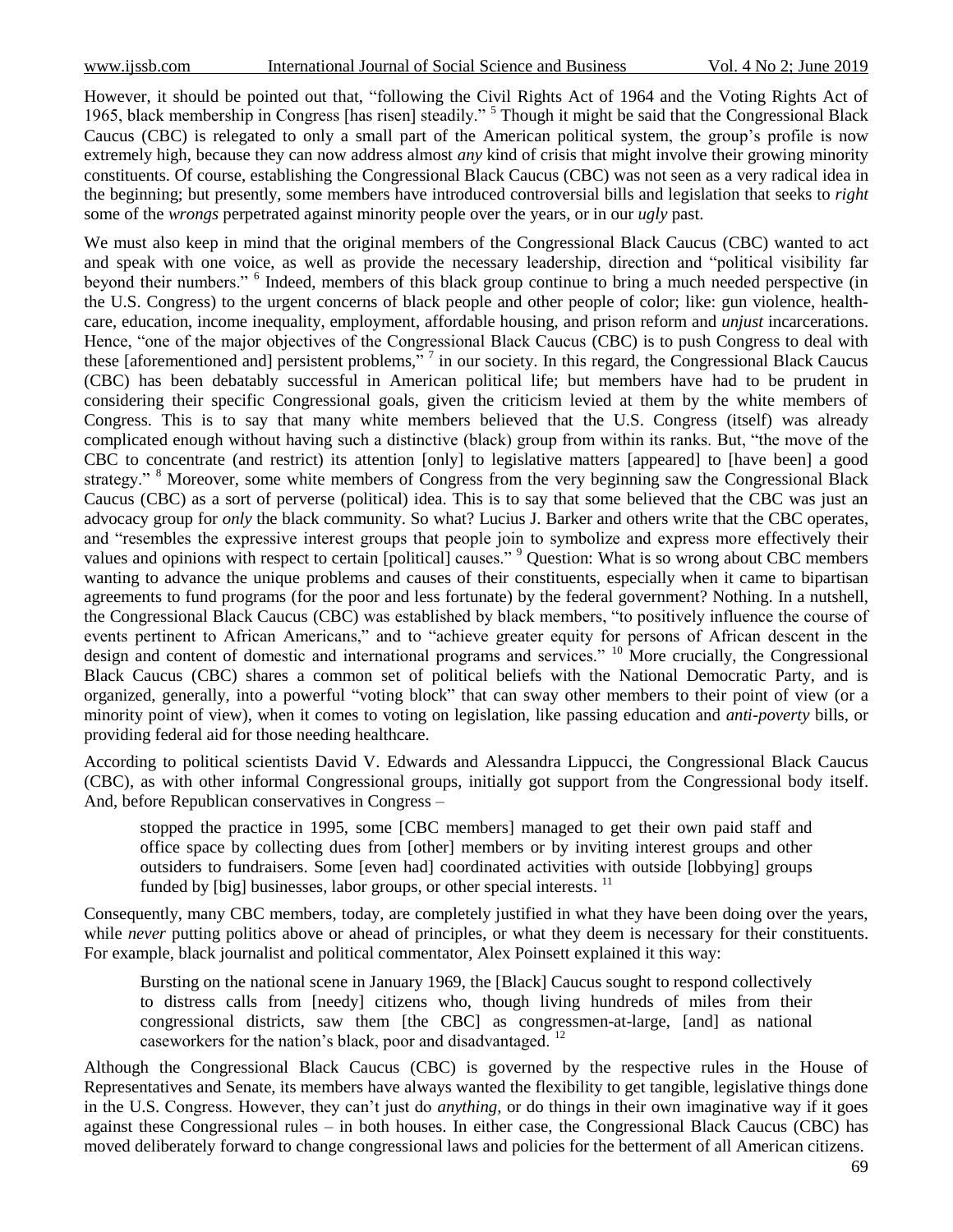CBC members also focus on the criminal justice system, as well as the Civil Rights Act of 1964, which essentially prohibits discrimination based on race, color, or national origin. Even more important, the Congressional Black Caucus (CBC) continues to meet around the country to show *avid* support for the "Have-Nots" in our society, and to establish the appropriate means and, "an agenda that [will hopefully] close the gap of disparities they see between blacks and other Americans."<sup>13</sup> Such notable and commendable efforts are especially significant today since "civil rights legislation has not fared well" under Republican control and leadership.  $14$  And without spouting wild propaganda, the Congressional Black Caucus (CBC), therefore, provides a crucial role or *cog* in the political wheel in American politics that represents the interests of African Americans, and "the African American members of Congress." <sup>15</sup> Also, it is important to note that the Congressional Black Caucus (CBC) makes a convincing case for passing social legislation that is most important to the entire nation, like trying to prevent the lead (poisoning) that's in some of our (contaminated) drinking water throughout the United States (e.g., Flint, Michigan). In this respect, the Congressional Black Caucus (CBC) tries to put these issues into context, no matter the cost or circumstances.

Some past and current CBC members are immensely popular, like the legendary John Lewis, a Civil Rights Icon from Georgia, who is widely regarded as one of the great leaders of the black freedom and civil rights movements in this country. Or we might consider the formidable Shirley Chisholm from New York, who in 1968, "became the first black woman to be elected to the U.S. Congress, where she served until 1983." Additionally, the late Shirley Chisholm "cofounded the National Women"s Political Caucus," and ran "for the 1972 Democratic Presidential nomination." <sup>16</sup> In hindsight, establishment of the Congressional Black Caucus (CBC) was the right thing to do, as it has "become an institutionalized part of the Washington and national scene." <sup>17</sup> But there are those who may strongly object or argue that the Congressional Black Caucus (CBC) is irrelevant and no longer necessary in today"s high-pace and sophisticated political culture. Furthermore, some conservative black lawmakers have even contended that, "caucuses based on race have largely outlived their usefulness," <sup>18</sup> especially given that "the diversification of the constituencies CBC members represent – a development largely brought on by [congressional] redistricting in the early 1990s."<sup>19</sup>

To be sure, the revived, congressional redistricting process throughout the United States has also contributed to diluting some black representation in Congress. This means that the number of majority–black districts have decreased significantly, because they have been ruled *unconstitutional* by the U.S. Supreme Court. Currently, however, political party *gerrymandering* has not be totally eliminated. Nevertheless, *majority-minority* districts were significant; and as journalist Jeremy Derfner writes:

The 1992 majority-minority districts were some of the most integrated districts in the country. And after most of them were scaled back in response to the Supreme Court"s *Shaw v. Reno* decision outlawing racial redistricting, they became even more integrated than before.  $^{20}$ 

But proportionately, this famous decision by the Supreme Court has not fixed the problem of racial or ethnic representation in the U.S. Congress.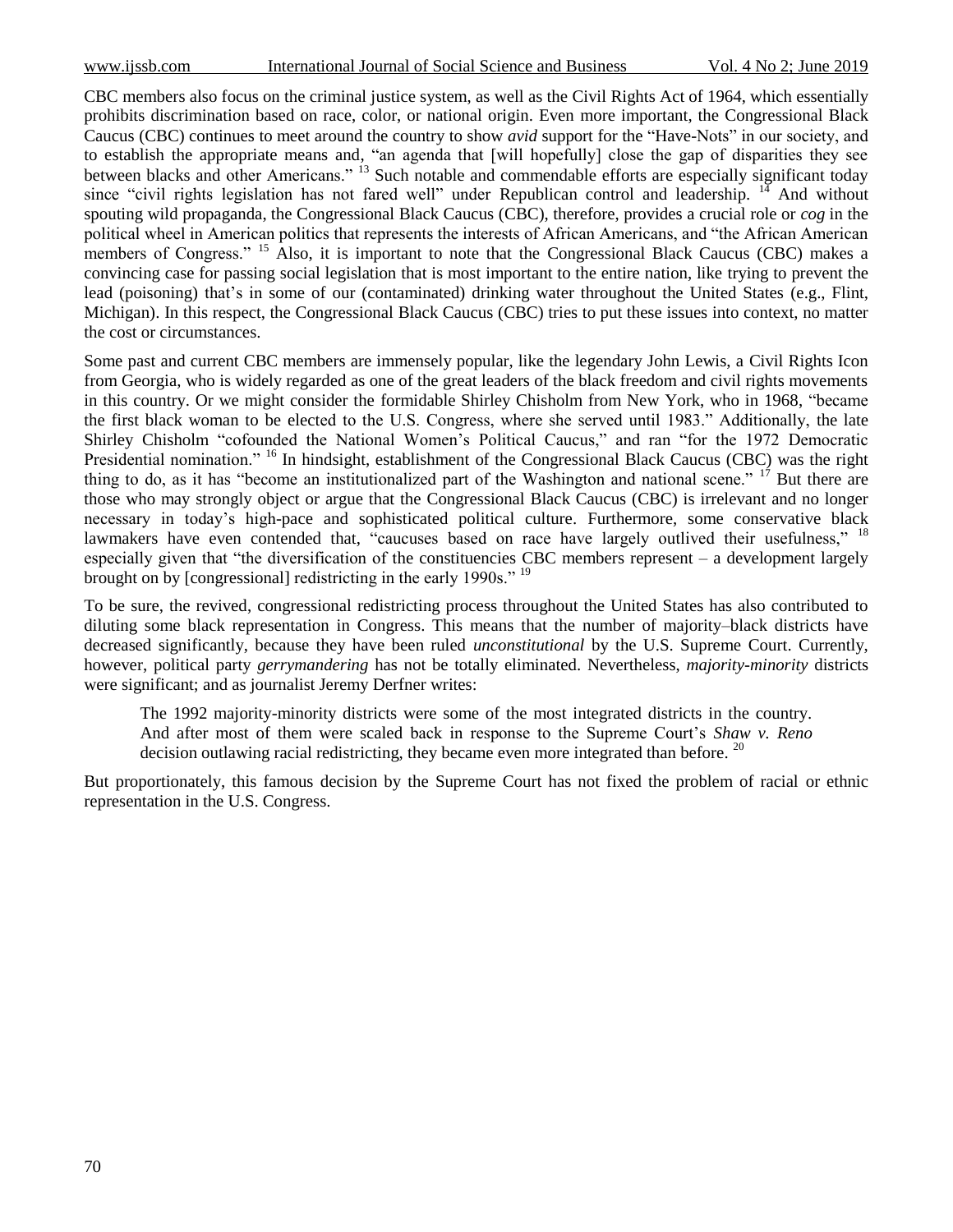#### **Table 1**

| <b>Original/Founding Members of the Congressional Black Caucus</b> |
|--------------------------------------------------------------------|
| February 1971                                                      |

| 1.  | Shirley A. Chisholm   | House of Representative       | New York         | Democrat |
|-----|-----------------------|-------------------------------|------------------|----------|
| 2.  | William L. Clay, Sr.  | House of Representative       | Missouri         | Democrat |
| 3.  | George W. Collins     | House of Representative       | Illinois         | Democrat |
| 4.  | John Conyers, Jr.     | House of Representative       | Michigan         | Democrat |
| 5.  | Ronald V. Dellums     | House of Representative       | California       | Democrat |
| 6.  | Charles C. Diggs, Jr. | House of Representative       | Michigan         | Democrat |
| 7.  | Augustus F. Hawkins   | House of Representative       | California       | Democrat |
| 8.  | Ralph H. Metcalfe     | House of Representative       | Illinois         | Democrat |
| 9.  | Parren J. Mitchell    | House of Representative       | Maryland         | Democrat |
| 10. | Robert N. C. Nix, Sr. | House of Representative       | Pennsylvania     | Democrat |
| 11. | Charles B. Rangel     | House of Representative       | New York         | Democrat |
| 12. | Louis Stokes          | House of Representative       | Ohio             | Democrat |
| 13. | Walter E. Fauntroy    | <b>Congressional Delegate</b> | Washington, D.C. | Democrat |

#### **Majority-Minority Congressional Districts and The CBC**

Put another way, redistricting based on political party or ideology has not been banned by the Courts. Why? Unsurprisingly, *shrewd* and self-serving white Congressmen, like former Republican Majority Leader, Tom DeLay (from Texas) took maximum advantage of this failure to decide or act decisively on the part of the U.S. Supreme Court, to ban political *gerrymandering*, which further undermined or eroded African American representation in the U.S. Congress. Indeed, DeLay"s "long [nefarious] journey reached the political "promised land" in 2003 – a redistricting delegation [in Texas] from a 17-15 Democratic majority, to a 21-11 Republican majority." <sup>21</sup> DeLay's "direct actions" were also extremely damaging to the "black vote" in Texas elections, particularly in areas where there is a high concentration of African Americans, in their respective districts. Constitutionally, such a redrawing of Congressional district lines should have been accomplished after the "census [or after every 10 years] to ensure that each district has an equal number of residents."<sup>22</sup> However, this knowledge (or policy) did not deter DeLay"s outright, political biased *plot*, as he successfully orchestrated the redistricting plan in Texas before the census, which was later implemented by the state legislature. So was this plan an illegal act on the part of DeLay and the predominantly Republican state legislature in Texas? Perhaps. Politically speaking, we must understand that, "majority-minority districts [allowed] black candidates to gain the toehold of incumbency," and has had "a small but discernible transformative effect on white voting patterns." <sup>23</sup> Even so, the question is whether white Americans are willing to vote for black Congressional candidates with a different ideological bent. Or can African Americans really be elected in predominantly white districts?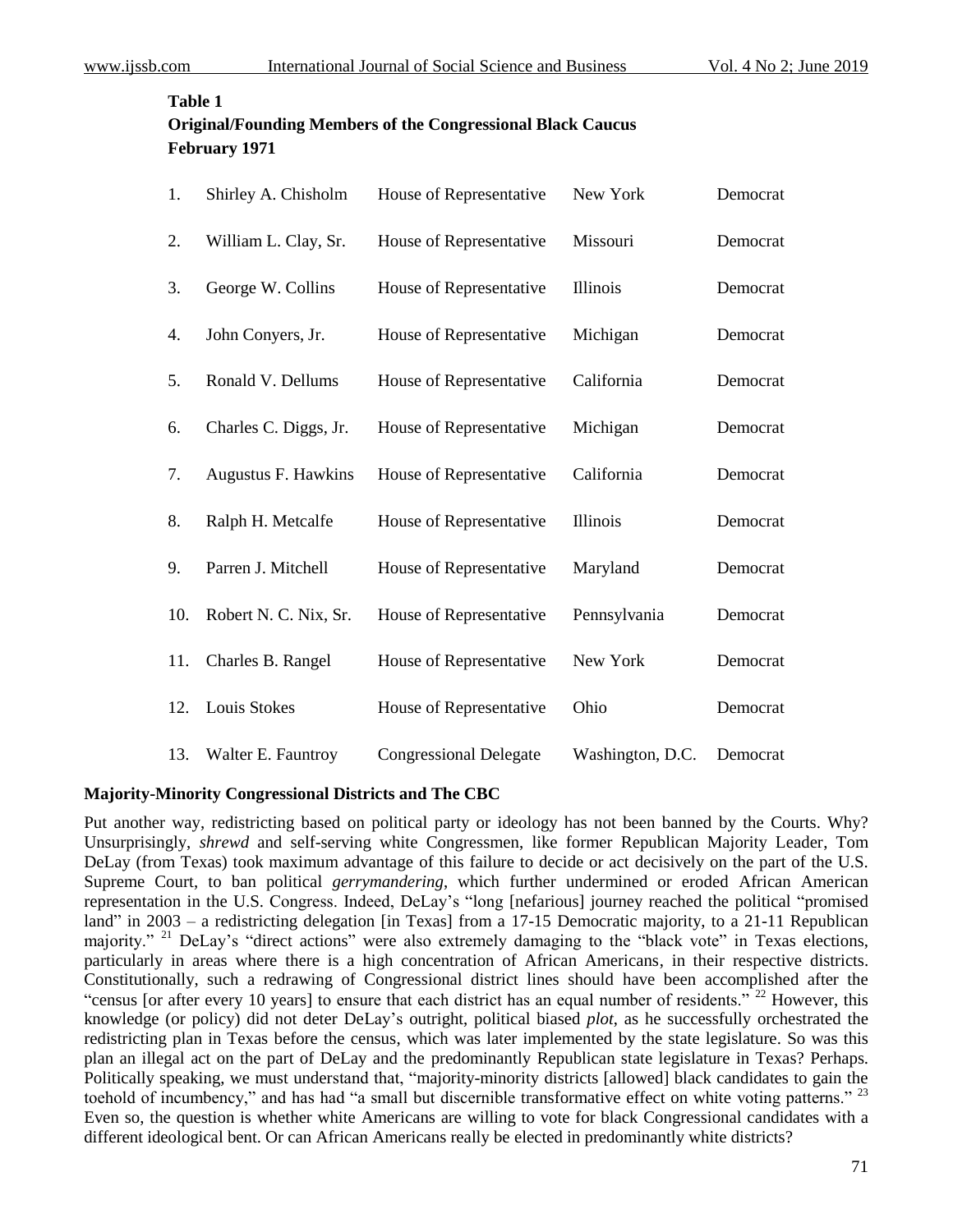Unfortunately, our nation is still not *color-blind*. Therefore, can we say that white voters in *majority-white* districts are more likely to elect *only* white, Congressional candidates, rather than African Americans, because of some loyalty to a *color line*? Who knows exactly? According to journalist Jeffrey McMurray, however, it has been "largely due to redistricting, [that] some blacks are [now] elected from majority white suburbs, Southern farmlands or thriving business hubs, forcing the [Black] Caucus to refocus its mission." <sup>24</sup> But what does this all mean? Keep in mind that such *majority-white* districts are not necessarily equal to majority-black districts/populations; and white voters *may* or *may not* elect an African American person to Congress. So can black Congressional candidates possibly win in *majority-white* districts? Perhaps. Or does it depend on the party affiliation of the black candidate? Eventually, voting for black members of Congress – disregarding a person"s race, or political affiliation – might tell us that racial prejudices and "election polarization" is not always the rule, but it is the *exception*. In other words, white constituents might possibly vote for liberal, black candidates when it might suit their ends or needs, or further their power base (somehow) in Congress. Therefore, as Lucius J. Barker and *et.al.* write:

Black influence in Congress… depends upon more than how many blacks happen to be members at any given time. As the dynamics of power in Congress now operate, it is not enough to gain membership in that body; members must be able to remain there for a long time. They need to gain seniority. By doing so, a [black] member can normally become a committee chairman, and such positions provide crucial influence in the congressional power system. Obviously, members wish to gain seniority on the right committee, that is, a committee that is important to the interest of the [black] member's constituents.  $25$ 

We must also bear in mind that, "While many blacks also stereotype white candidates [for Congress] negatively, they are far less likely to do so in terms of a white candidate's ability to achieve important societal goals and far more likely to report that blacks vote more on the basis of qualifications rather than race." <sup>26</sup> Incredibly, however, some white members of Congress are "tone-deaf" about tackling social and political problems facing minority communities. More importantly, American citizens must ask: Will Congressional districts throughout the United States, with black liberal majorities, *always* elect black representatives to the U.S. Congress, no matter what? Perhaps. However, it must also be understood that not all *majority-black* districts will automatically elect an African American to Congress – that is, because of his or her skin color. Moreover, "black representatives [in Congress today] are being pulled" in different directions, and by "different interests." <sup>27</sup> This means that African Americans or black members of Congress must be vigilant and absolutely sensitive to the variations of minorities that are in their new political districts (or in their own backyards), and realize how exactly they are being elected to the U.S. Congress. In particular, this recognition might indicate that members of the Congressional Black Caucus (CBC) must represent not only blacks in their (expanding) districts, but others as well. Further, many CBC members must understand that, they "represent the vast majority of Americans." <sup>28</sup> Former black Congressman Ronald V. Dellums has poignantly written that the Congressional Black Caucus (CBC), in its infancy, was "bound together by race – and the experience of race in American," believing that they needed "to work with each other to more forcefully advance [their] common agenda." <sup>29</sup> However, we should be cognizant that, "a central element in the [Congressional Black Caucus today] is the increasing importance of *biracial politics* and political coalitions."<sup>30</sup> Dellums goes on to write that the original Congressional Black Caucus (CBC) was:

Largely made up of urban-based members… [and the CBC] was fairly uniform in its focus on securing funding for housing, transportation, healthcare, education, and economic development – on solving the problems of the cities and addressing the crisis of urban decay. But [they] were aware of other issues, and did [their] best to be advocates for rural blacks and those in the South. [Furthermore], civil rights and social justice goals constituted [the CBC] "non-budgetary" portion of [their] domestic priorities focus. And [the CBC was] determined to raise the profile of Africa and the Caribbean in the debate on United States foreign policy. <sup>31</sup>

#### **Political Alliances and Evolution of the CBC**

Perhaps most importantly, as discussed by Dellums, it might be wrong to argue that a new racial alliance and constituency between the Congressional Black Caucus (CBC), and almost everyone else actually exist, because it can be politically *misleading*. Still, members of the Congressional Black Caucus (CBC) are being elected today (in Congressional elections) because of their strong *biracial* appeal. <sup>32</sup>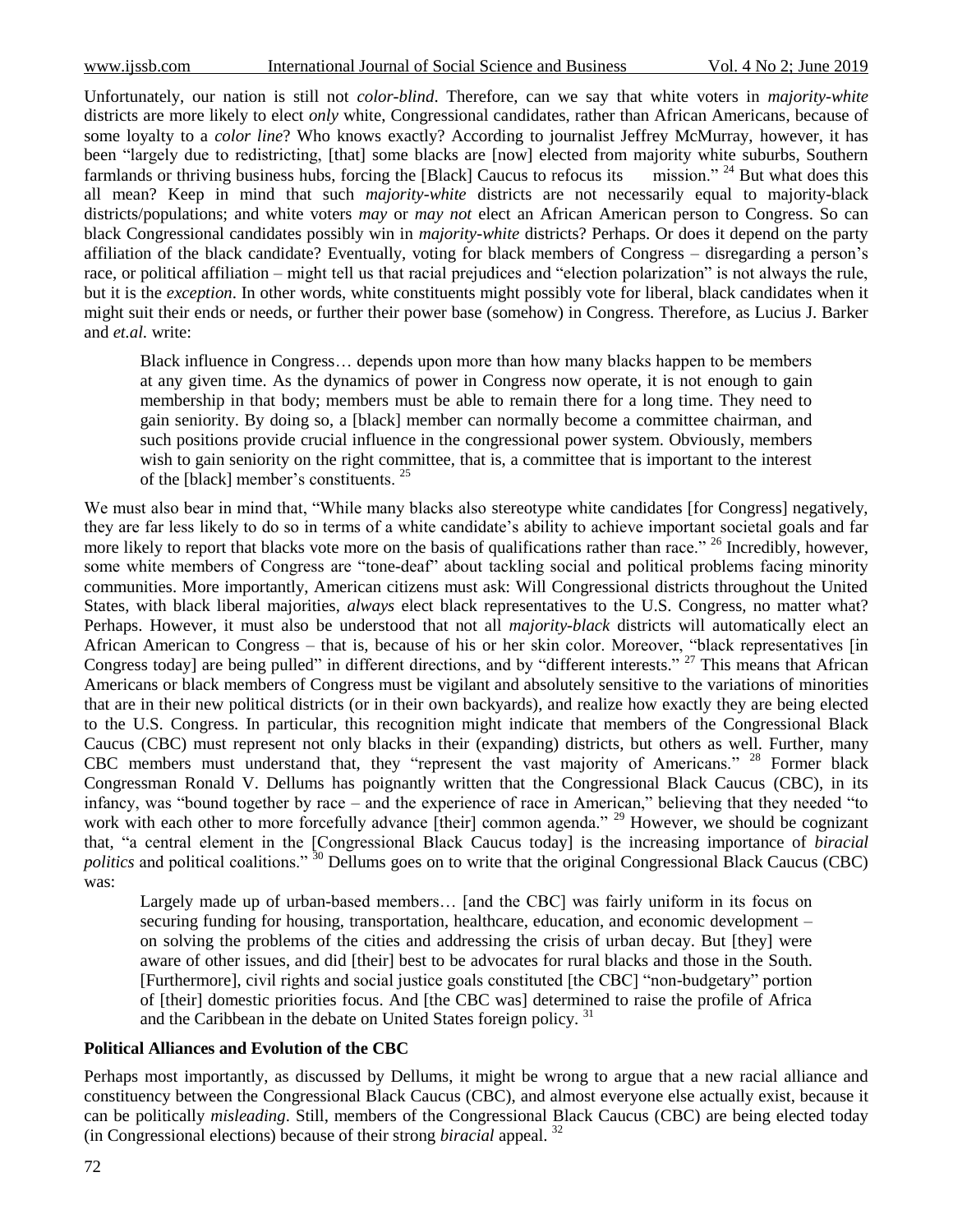As mentioned, white voters will help elect black representatives (in white districts) if they believe they have *something* to gain economically or politically. Unfortunately, the Republican Party frowns upon black Republicans in Congress joining the Congressional Black Caucus (CBC), primarily because of ideological differences and political reasons (see Table 2). Specifically, black Senator Tim Scott (from South Carolina) *is not* a member of the Congressional Black Caucus (CBC), nor is House of Representative Will Hurd of Texas; nor was former Congresswoman Mia Love from Utah.<sup>33</sup> We must ask why? Of course, members become a part of the Congressional Black Caucus (CBC) because they want to be a part of something larger than themselves; but this is not the case with the current crop of black Republicans in Congress today. Moreover, depending on your point of view, the constituencies of several Congressional Black Caucus (CBC) members have "put them on different sides of legislation from to time," <sup>34</sup> disrupting the unity they (the CBC) supposedly have. This means that some CBC members now vote on national and international bills or legislation that is contradictory to the core mission and/or goals of the whole group. Therefore, several Congressional Black Caucus (CBC) members focus more on issues that are not necessarily "race specific," because their constituencies are not entirely of one racial or ethnic group, nor do they represent "majority-minority" districts, or fall in line with the National Democratic Party. It is predicted that the make-up of CBC constituencies will definitely move along *biracial* or *multiracial* lines in the future – and as black Democrats change toward the ideological center. Is this because African Americans are not voting in the necessary numbers to get black candidates elected or reelected to the U.S. Congress? Probably. Indeed, American citizens today must not ignore the demographic shifts that are even now playing a role, (or serious factor) in state or general elections; and especially in terms of electing Black Congressional representatives. But the CBC *cannot* do *everything* for everyone, or "be all things to all people." <sup>35</sup> Some scholars and political scientists have even suggested that the Congressional Black Caucus (CBC) *cannot* be both "a legislative organization and a civil rights organization, <sup>36</sup> because of the obvious conflicts of interest. But many black members of Congress are inclined to disagree, as it is not so simple a dichotomy to decipher.

Furthermore, Congressional critics and other *political pundits* might incorrectly argue that, "an ideological muted biracial politics will keep the CBC from leading on issues that affect African Americans," as well as other minorities. <sup>37</sup> But this might not be exactly true, either, given the Congressional Black Caucus' traditional or historical role in Congress. Additionally, *all* Americans should consider the CBC of today, compared to when it was first started. It is fair to say that the Congressional Black Caucus (CBC) was also established to actually frame many of the controversial discussions about racism, discrimination and Civil Rights, as our nation was in a different place in the past – that is, in the sense that African Americans didn't have many social or political rights. That said, it should be pointed out that our nation was "less racially diverse [politically] and [blacks were] truly marginalized," <sup>38</sup> and mistreated. The Congressional Black Caucus (CBC), therefore, tried to "give groups [and organizations] outside the [U.S.] Congress a clearer and more realistic view of what [the CBC] could and could not do and what their responsibilities" should be. <sup>39</sup> In this way, the Congressional Black Caucus (CBC) will continue to address our present race-relation problems. On the other hand, however, journalist Poinsett believes that the Congressional Black Caucus (CBC) should be grounded politically, and only "focus on the legislative process, [which is] the one specific area where it [possesses] the greatest expertise." <sup>40</sup> This simply means that the Congressional Black Caucus (CBC) should "provide a black perspective for any legislation that [comes] through the [House of Representatives], especially through its [Congressional] committees, <sup>41</sup> and subcommittees. And this might be the CBC"s greatest strength. Indeed, it is one of the things that the Congressional Black Caucus (CBC) prides itself on. Furthermore, many political scholars fundamentally believe that, "a very black and urbancentric political agenda" <sup>42</sup> is counter-productive, and could be the "Kiss-of-Death," so to speak, for some CBC members, particularly running for the U.S. Congress today, because of the increase in diversity in their changing districts or communities.

#### **Federal Elections and the CBC**

Increasingly, black voter participation, because of "voting behavior" can also make a significant difference in federal elections when minority candidates are involved, and the "black vote" is *unjustly* diluted, or if elections are outright stolen, as was alleged in the 2000 Presidential Election. According to journalist Greg Palast, "the U.S. Civil Rights Commission looked into the smelly pile of spoiled ballots [from the 2000 Presidential election] and concluded that, of the 179,855 ballots invalidated by [Republican] Florida officials, 53 percent were cast by black voters." <sup>43</sup> And therein lies the problem with African Americans having the right to (participate and) vote in the United States. Or whether their votes are even counted in their continuing *disenfranchisement* by racist, partisan forces in this country.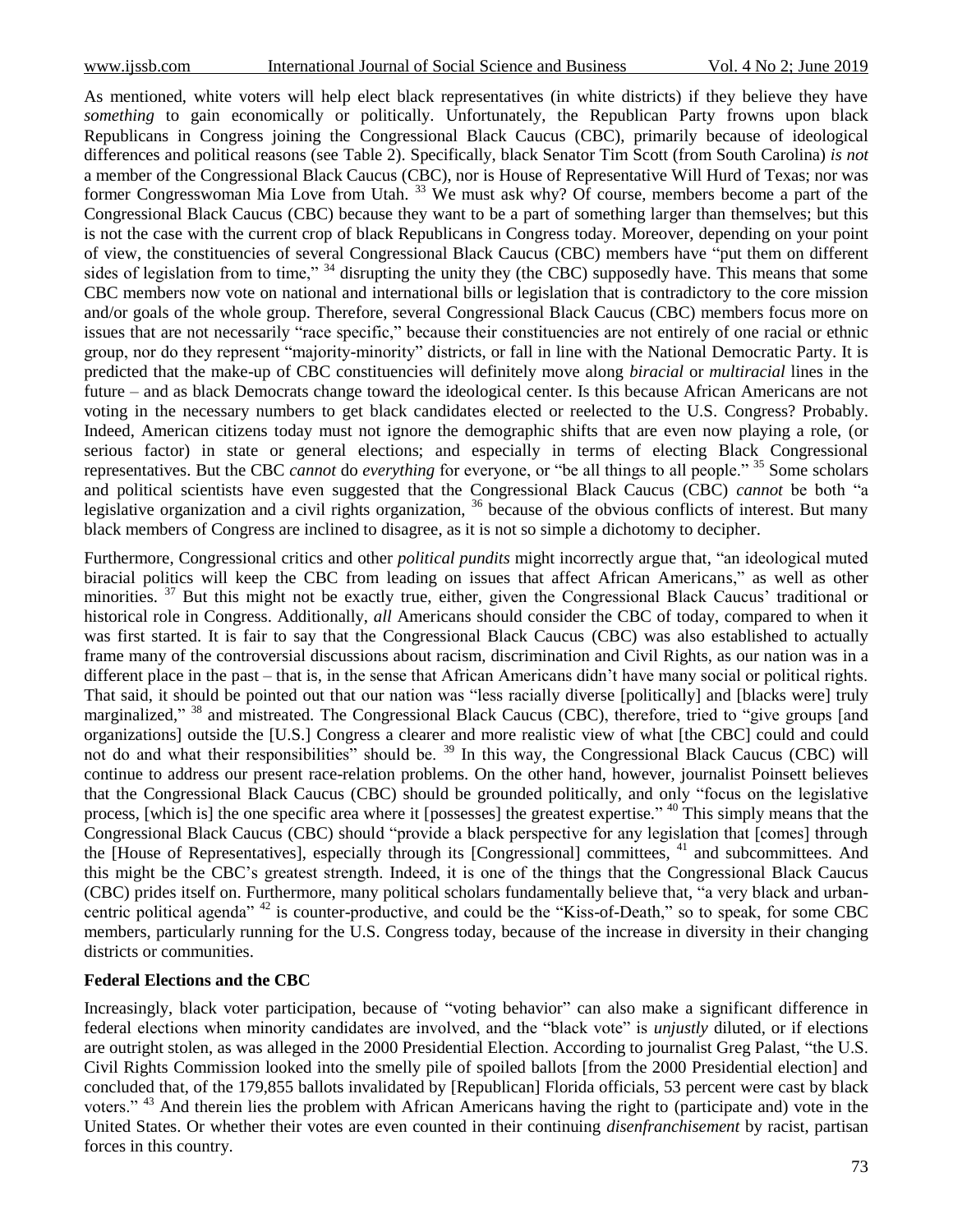Palast goes on to write:

An apartheid vote-counting system [present in the 2000 Presidential Election was] far from [being] politically neutral. Given that more than 90 percent of the black electorate votes Democratic, had all the ""spoiled" votes been tallied, Gore would have taken Florida in a walk, not to mention fattening his popular vote total nationwide. It's not surprising that the First [Bush] brother's team, informed of impending rejection of black ballots, looked away and whistled. <sup>44</sup>

As for changes in the size of the Congressional Black Caucus (CBC), or in order for the intrepid group to grow in membership, black voter participation is, essentially, the key. So how can we make our national election systems better for African Americans running for the U.S. Congress? Unfortunately, like our divided nation, the black and white members of Congress live separate lives, without a lot of behind-the-scenes or personal interaction, or intimate, political contact. Furthermore, "blacks have yet to achieve political power commensurate with their numbers." Clearly, "for blacks to reach proportionality in elected office and, more specifically, for blacks to increase their membership in Congress, it seems clear that more whites will have to start voting for black candidates." 45

Furthermore, the Congressional Black Caucus (CBC) must create sound legislation to prevent (white) "voter fraud" and the rejection of black votes in *any* State or federal election; otherwise our Democracy should be considered a *sham*. Moreover, a return to *majority-minority* districts, and a "just ruling" by the Supreme Court in regards to *gerrymandering*, should render Congressional districts – drawn along political lines – *unconstitutional*, which is another way to grow minority voting – that is, if we are to be serious about this political matter. Meaning, we should draw Congressional district lines in a non-partisan manner. It is also important to note again that African Americans *must not* "remain under-represented in [the U.S. Congress] compared with their share of the total population." <sup>46</sup> Yet, also keep in mind that the CBC's clout is considerable, given its small size. Indeed, Congressional Black Caucus (CBC) votes can actually save a president's agenda. For example,

in 1993 [former] CBC chairman, Representative Kweisi Mfume of Maryland, and the highestranking black congressman [at that time], Representative John Lewis [of Georgia], delivered the [crucial Black] Caucus vote that saved [President] Clinton"s \$500 billion economic budget in both the House and Senate.  $47$ 

This specific congressional vote (at that time) is important to understand, because the Clinton administration, in return, provided support "for inner cities, poor families, children, and the elderly." <sup>48</sup> In this respect, the Congressional Black Caucus (CBC) *did not* present a *discordant* message, and got more than they even bargained for. In other words, this particular negotiation on the part of the CBC with the Clinton administration was a winning formula, or brilliant strategy. It is also quite evident that the Congressional Black Caucus (CBC) has a legislative agenda, but its "long tradition of focusing on the politics of moral resistance" <sup>49</sup> cannot be summarily dismissed either. Therefore, "since 1971, the Congressional Black Caucus (CBC) has promoted African American members for leadership positions and has pushed for legislation beneficial to African Americans," <sup>50</sup> as mentioned. It is also important to understand that black voters are not necessarily given *any* guarantees, but they firmly believe in the promises made or offered by CBC incumbents and *newly-minted* black candidates that represent their respective districts – that is, with a majority population of African American voters.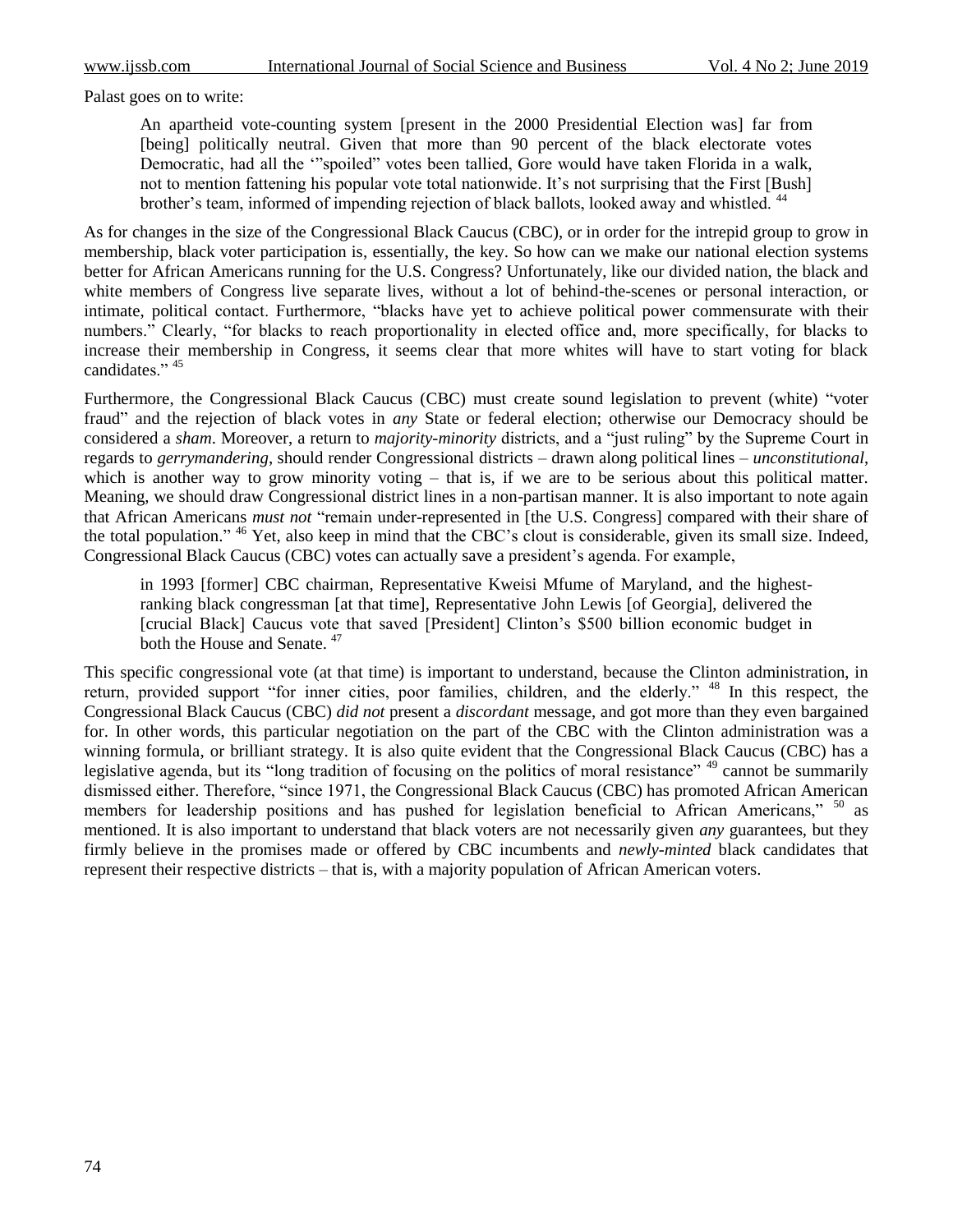| www.ijssb.com                                                                                |                                                                                                                                     |                                                                                                          |                                                                                                                                                                                                                                                                                                                                                                                                           | 2:<br>NQ<br>2019<br>4<br>June<br>οl                                                                                                 |
|----------------------------------------------------------------------------------------------|-------------------------------------------------------------------------------------------------------------------------------------|----------------------------------------------------------------------------------------------------------|-----------------------------------------------------------------------------------------------------------------------------------------------------------------------------------------------------------------------------------------------------------------------------------------------------------------------------------------------------------------------------------------------------------|-------------------------------------------------------------------------------------------------------------------------------------|
|                                                                                              | Democrat<br>Democrat<br>Democrat<br>Democrat<br>Democrat                                                                            | Democrat<br>Democrat<br>Democrat<br>Democrat                                                             | Democrat<br>Democrat<br>Democrat<br>Democrat<br>Democrat<br>Democrat<br>Democrat<br>Democrat<br>Democrat<br>Democrat<br>Democrat<br>Democrat<br>Democrat<br>Democrat                                                                                                                                                                                                                                      | Democrat<br>Democrat<br>Democrat<br>Democrat                                                                                        |
|                                                                                              | California<br>Michigan<br>Florida<br>Illinois<br>Texas                                                                              | New York<br>Virginia<br>Georgia<br>Georgia                                                               | District of Columbia<br>U.S. Virgin Islands<br>Massachusetts<br>New Jersey<br>Mississippi<br>Wisconsin<br>Minnesota<br>Louisiana<br>Colorado<br>Alabama<br>Virginia<br>Georgia<br>Illinois<br>Illinois                                                                                                                                                                                                    | New Jersey<br>California<br>Florida<br>Texas                                                                                        |
|                                                                                              | House of Representative<br>House of Representative<br>House of Representative<br>House of Representative<br>House of Representative | House of Representative<br>House of Representative<br>House of Representative<br>House of Representative | House of Representative<br>House of Representative<br>House of Representative<br>House of Representative<br>House of Representative<br>House of Representative<br>House of Representative<br>House of Representative<br>House of Representative<br>House of Representative<br>House of Representative<br>House of Representative<br>Congressional Delegate<br>Congressional Delegate                      | House of Representative<br>House of Representative<br>House of Representative<br>House of Representative                            |
| Current Members of the Congressional Black Caucus<br><b>April 2019</b><br>TABLE <sub>2</sub> | Brenda Lawrence<br>Sheila J. Lee<br>Barbara Lee<br>Robin Kelly<br>Al Lawson<br>30.<br>29.<br>31.<br>32.<br>33.                      | Donald McEachin<br>Gregory Meeks<br>Lucy McBath<br>John Lewis<br>37.<br>36.<br>र्द्र<br>35.              | Lauren Underwood<br>Eleanor H. Norton<br><b>Bennie Thompson</b><br>Cedric Richmond<br>Ayanna Pressley<br><b>Stacy Plaskett</b><br>Donald Payne<br>Gwen Moore<br><b>Bobby Scott</b><br>Terri Sewell<br><b>Bobby Rush</b><br>David Scott<br>Joe Neguse<br>Ilhan Omar<br>$\frac{1}{4}$<br>47.<br>50.<br>51.<br>38.<br>\$<br>4<br>48.<br>46.<br>39.<br>$\overline{d}$<br>43.<br>45.<br>$\frac{9}{4}$          | Bonnie W. Coleman<br>Frederica Wilson<br>Maxine Waters<br>Marc Veasey<br>55.<br>54.<br>53.<br>S2.                                   |
|                                                                                              | Democrat<br>Democrat<br>Democrat<br>Democrat<br>Democrat                                                                            | Democrat<br>Democrat<br>Democrat<br>Democrat                                                             | Democrat<br>Democrat<br>Democrat<br>Democrat<br>Democrat<br>Democrat<br>Democrat<br>Democrat<br>Democrat<br>Democrat<br>Democrat<br>Democrat<br>Democrat<br>Democrat                                                                                                                                                                                                                                      | Democrat<br>Democrat<br>Democrat<br>Democrat<br>Democrat                                                                            |
|                                                                                              | North Carolina<br>New Jersey<br>California<br>California<br>Texas                                                                   | Delaware<br>Maryland<br>Georgia<br>Ohio                                                                  | North Carolina<br>South Carolina<br>Pennsylvania<br>New York<br>New York<br>Maryland<br>Missouri<br>Missouri<br>Indiana<br>Florida<br>Florida<br>Illinois<br>Texas<br>Ohio                                                                                                                                                                                                                                | Connecticut<br>New York<br>Nevada<br>Georgia<br>Texas                                                                               |
|                                                                                              | House of Representative<br>House of Representative<br>House of Representative<br>Senator<br>Senator                                 | House of Representative<br>House of Representative<br>House of Representative<br>House of Representative | House of Representative<br>House of Representative<br>House of Representative<br>ye<br>House of Representative<br>House of Representative<br>House of Representative<br>House of Representative<br>gδ<br>House of Representative<br>House of Representative<br>y<br>House of Representative<br>House of Representative<br>House of Representativ<br>House of Representativ<br>House of Representativ      | House of Representative<br>House of Representative<br>House of Representative<br>House of Representative<br>House of Representative |
|                                                                                              | Kamala Harris<br>Alma Adams<br>Cory Booker<br>Karen Bass<br>Colin Allred<br>$\sim$<br>4.<br>n.                                      | Lisa B. Rochester<br>Anthony Brown<br>Sanford Bishop<br>Joyce Beatty<br>6.<br>$\infty$                   | William L. Clay Jr.<br><b>Emanuel Cleaver</b><br>Antonio Delgado<br>G. K. Butterflied<br>Elijah Cummings<br>Alcee Hastings<br>Andre Carson<br>Yvette Clarke<br>Dwight Evans<br>Marcia Fudge<br>Damy Davis<br>Val Dennings<br>Jim Clyburn<br>Al Green<br>16.<br>17.<br>$\infty$<br>⊆́<br>18.<br>23.<br>$\overline{13}$ .<br>4.<br>15.<br>$\overline{9}$<br>$\overline{21}$ .<br>22.<br>Ξ<br>$\overline{5}$ | Eddie B. Johnson<br>Hakeem Jeffries<br>Steven Horsford<br>Hank Johnson<br>Jahana Hayes<br>26.<br>27.<br>ZÍ.<br>25.<br>28.           |

# Current Members of the Congressional Black Caucus<br>April 2019 **Current Members of the Congressional Black Caucus April 2019**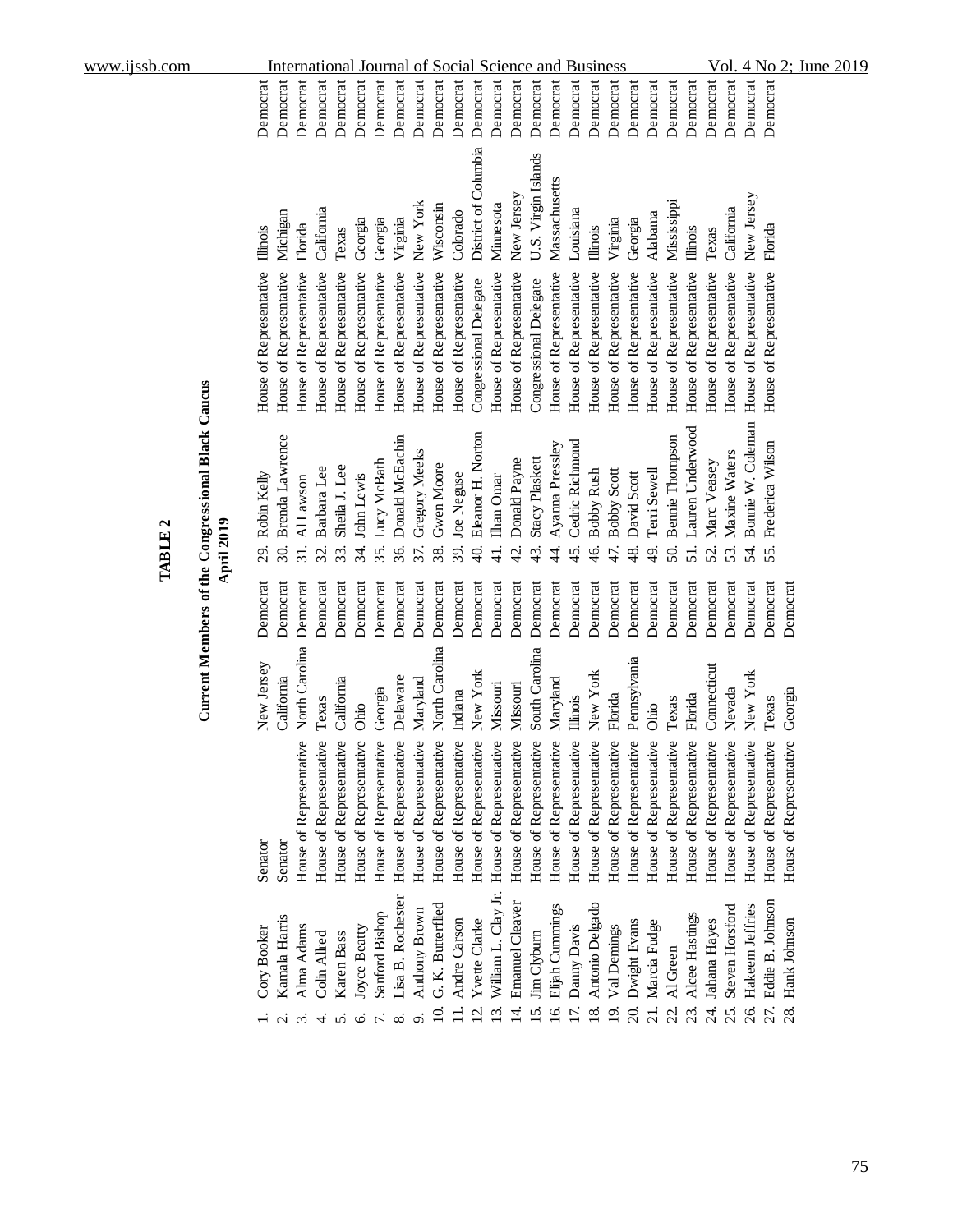#### **Conclusions**

The results of the Congressional Black Caucus (CBC) has been undeniably productive, as the group has made invaluable contributions to our U.S. Congress and our nation, particularly with underrepresented black and minority communities. Indeed, the Congressional Black Caucus (CBC) could have been a *disruptive* force, but it has made a positive difference in the lives of many, providing greater opportunities with the mantle of the nation's supreme legislative body. And that is nothing to sniff at. So should we respect the mission of the black members of Congress? The CBC has changed a lot in the U.S. Congress today – that is, in terms of its *make-up*. The challenges are many, however, given that the group has grown, mainly because more African Americans are being elected from their home state and mixed districts (see Table 2). It is unlikely, however, that some white American voters will ever let go of their political biases, race-based predispositions, or racial prejudices anytime soon. To be sure, some Congressional districts that are predominantly white will continue to divide themselves along racial and ideological lines. So the questions that remain are: Can African Americans from *majority-white* districts be elected across the nation? Probably. Or can black, political candidates, from mixed neighborhoods/ communities, continue to be elected to the U.S. Congress? Perhaps. Still, what are we to make of these election contradictions? These political questions must be seriously addressed, given the (proportionately) low percentage of African Americans still serving in Congress today? It is also necessary that members of the Congressional Black Caucus (CBC) should change with the times, and "broaden their [horizon or] vision beyond race," <sup>51</sup> in order to be more politically competitive and helpful to all their constituencies and supporters; but the traditional agenda of the CBC is still "shaped by the liberal causes of urban black Americans." <sup>52</sup> Also, the current argument that is popular with some African Americans is that, the Congressional Black Caucus (CBC) "will continue to drive the agenda from the left or integrate themselves more fully into the [Democratic, political] party apparatus." <sup>53</sup> Recent critics of the Congressional Black Caucus (CBC) tell us that this black group cannot be viable in today's political (polarizing) climate, or even survive as a separate, parochial group. If this is true, will the Congressional Black Caucus (CBC) be able to accomplish its many, varied political goals? And although there are *only* Democratic CBC members in Congress today, many have conservative morals and conservative, political leanings, like their Congressional (Republican) counterparts. And one more thing: Congressional Black Caucus (CBC) members are not just limited to only a liberal agenda today, as in the past.

Equally importantly, the Congressional Black Caucus (CBC) is not only needed, but this independent group is vital to our modern-day politics, in terms of race-relations, because it is the driving force behind protecting the Constitutional rights of *all* poor Americans, as well as serving as the political voice for those without a *forum* for elucidating their displeasure with our federal government, particularly when it (government) is repressive toward minorities, and others that need moral support and financial help. In this respect, the Congressional Black Caucus (CBC) "has [also] cast itself as the [moral] conscience of [the U.S.] Congress, making up for a lack of votes with claims to legislative purity." <sup>54</sup> Furthermore, the Congressional Black Caucus (CBC) must continue to stand firm against the tide of some state legislative plans (by predominantly conservative Republicans) to redraw district lines, to favor their political party's standing, making for a permanent majority in Congress. No doubt, if such unconstitutional measures are not challenged, the representation of African Americans in the U.S. Congress will be limited, or flounder. Moreover, the Congressional Black Caucus (CBC) plays, as Poinsett astutely explained in 1973, and is relevant today, "a prophetic role in congress, functioning as the spiritual, political and moral leader of America"s niggers. [And] under [Black] Caucus leadership, perhaps all niggers – the black ones, the brown ones, the yellow ones, the red ones, the white ones – may yet force this nation to fulfill its promise,"  $55$  to do the right thing for *all* Americans.

Finally, the Congressional Black Caucus (CBC) bodes well for the diversity in our U.S. Congress and our future. To say the least, there is absolutely a need for the Congressional Black Caucus (CBC). Consider: The CBC is not only focusing on *civic* responsibility, but also proposing legislation to reduce the wealth gap, and providing help for low-income families throughout the United States. Also, the Congressional Black Caucus (CBC) has held up surprisingly well as an independent, Congressional group over the years; and it has gained a lot of traction. As to its longevity, the Congressional Black Caucus (CBC) is at a crossroads; but it will be around as long as there are African American members in the U.S. Congress. Many CBC members are excited for the next chapter of this serious black group. Unfortunately, most Americans don"t know very much the Congressional Black Caucus (CBC); and why it is necessary, or exist at all.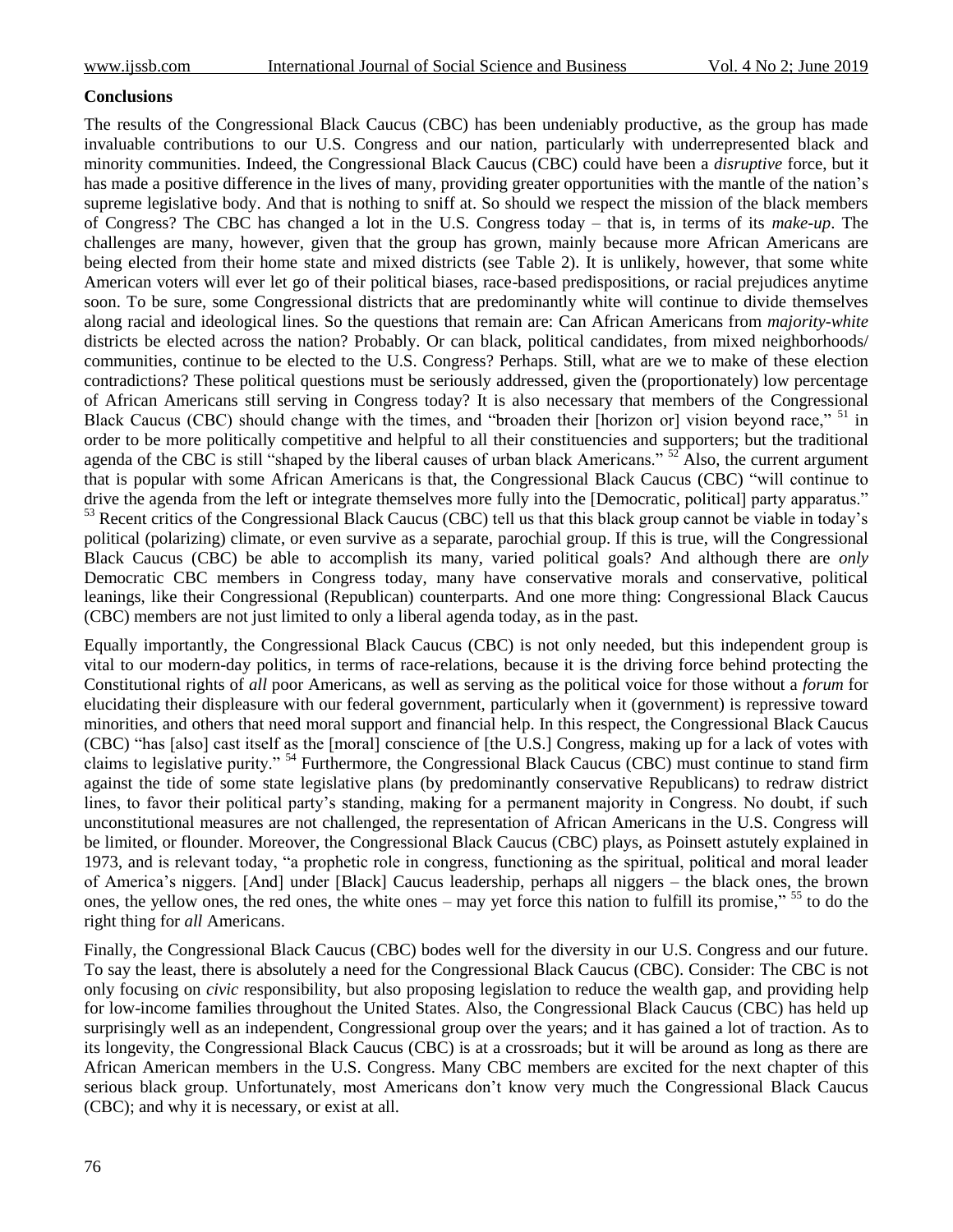#### **Notes**

1. Mississippi is the only state in the nation or the Deep South that has incorporated the Confederate battle flag in its state flag. Fortunately, the Congressional Black Caucus (CBC) tries hard to understand all sides to a racial problem, regardless of where they might hold their meetings.

2. Emily Wagster Pettus, "Members of black caucus visit Mississippi," *The Clarion Ledger*, August 9, 2005, 2B.

3. Thomas R. Dye, *Politics in America*, brief edition, 2nd edition (New Jersey: Pearson Prentice Hall, 2007), 67.

4. Congressional Research Service, "Report on Black Members of Congress," http:// www.house. gov/cummings/cbc/cbchistory.htm (9/12/05), 1.

5. Dye, *Politics in America*, 267.

6. Dye, *Politics in America*, 267. The very fact that the Congressional Black Caucus (CBC) exists at all is a small miracle, because (at one time) there wasn"t always enough black members – to even make a *forum*.

7. Lucius J. Barker, Mack H. Jones, and Katherine Tate, *African Americans and the American Political System*, 4th edition (New Jersey: Prentice Hall, 1999), 278. Recently, African American Senator and presidential candidate, Cory Booker has suggested "a commission to explore reparation proposals for African American descendants of slavery." See: Rodrigo Torrejon, "Sen. Booker to introduce slavery reparations bill," *USA Today*, April 10, 2019, 3A.

8. Barker, Jones, and Tate, *African Americans*, 288. African Americans in Congress today are in a stronger position than ever before. This is why the Congressional Black Caucus (CBC) has staying power. However, the founding members were thought of as delusional for wanting to find a way to overcome the adversity of blacks in the U.S. Congress.

9. Barker, Jones, and Tate, *African Americans*, 287. The Congressional Black Caucus (CBC) members make other members in Congress better, because of their righteous beliefs. CBC members also provide moral support to other members.

10. John J. Coleman, Kenneth M. Goldstein, and William G. Howell, *Understanding American Politics and Government*, 2<sup>nd</sup> edition (New York: Longman, 2011), 312. Members of the CBC also spend a lot of energy talking or dialoguing with other political party members, even with the opposition party, where they can influence votes on legislative matters in the U.S. Congress.

11. David V. Edwards and Allessandra Lippucci, *Practicing American Politics: An Introduction to Government* (New York: Worth Publishers, 1998), 44. Bear in mind that, "Despite being stripped of its staff and funding by the new republican majority in late 1994," its role and purpose remained consistent and well recognized, which is to serve as "a more effective catalyst for the economical, educational, and social concerns of Blacks and other underrepresented Americans." See: Barker, Jones, and Tate, *African Americans*, 287.

12. Alex Poinsett, "The Black Caucus: Five Year Later," *Ebony Magazine*, June 8, 1973, 69.

13. Emery Carrington, "Healthcare focus of [CBC] meeting," *The Clarion Ledger*, August 10, 2005, 1B.

14. Victoria Valentine, "Civil Rights Report Card," *Emerge*, volume 8, October 1996, 53.

15. Carrington, "Healthcare focus," 1B.

16. "Chisholm, Shirley," in *Merriam-Webster's Collegiate Encyclopedia*, ed. Mark A. Stevens (Massachusetts: Encyclopedia Britannica, Inc., 2000), 337.

17. Barker, Jones, and Tate, *African Americans*, 187. To be sure, the Congressional Black Caucus (CBC) *never* tries to ignore divisive, cultural issues, as this goes against the entire CBC mission. And within the vast halls of the U.S. Congress, controversial, racial issues, throughout our nation, still matter to CBC members.

18. Jeffrey McMurray, "Black Caucus looks beyond racial issues," *Las Vegas Review-Journal*, November 30, 2003, 11A.

19. Jeremy Derfner, "The New Black Caucus," *The American Prospect*, March 27-April 10, 2000, 16.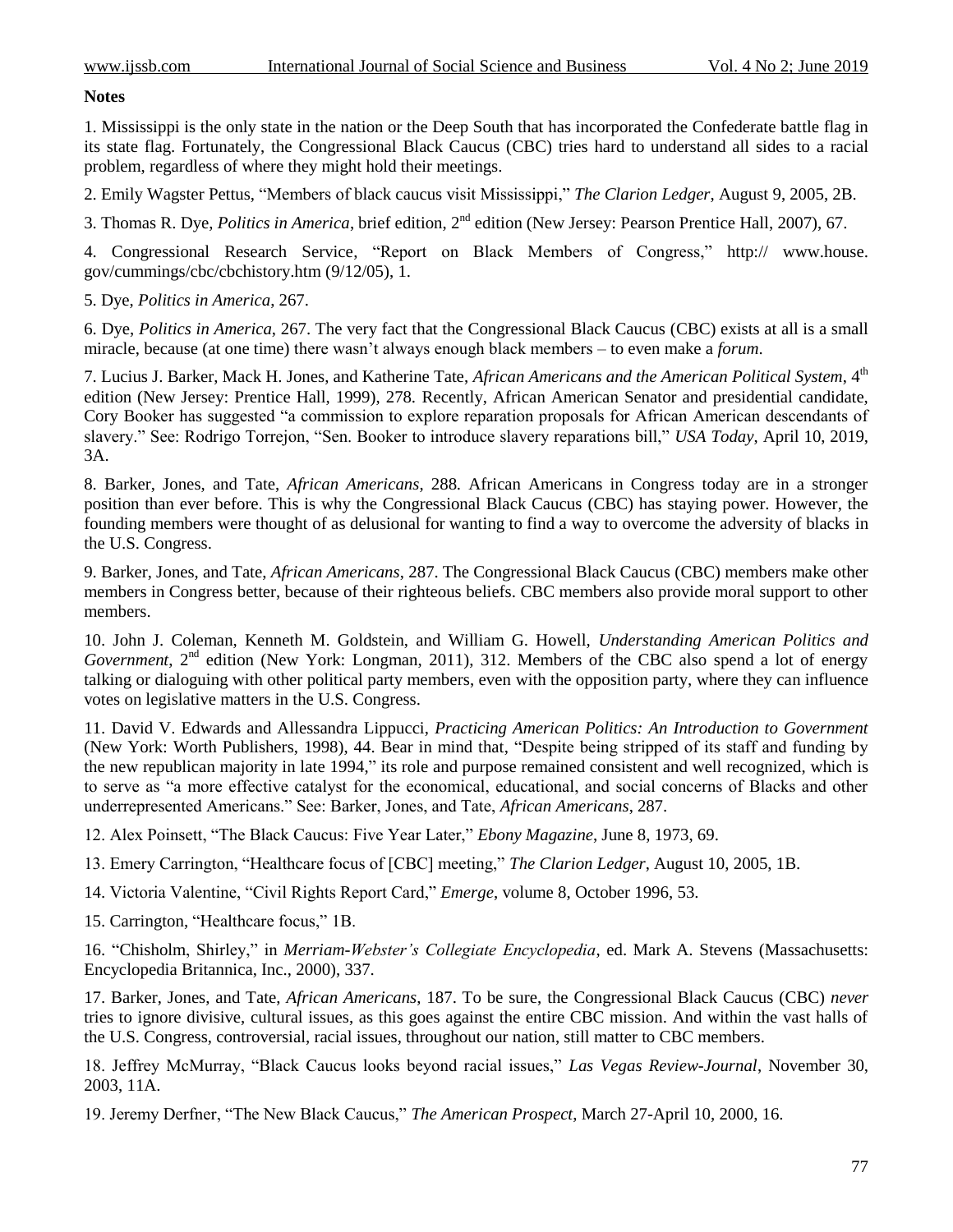20. Derfner, "The New Black Caucus," 16.

21. Jonathan Gurwitz, "Have Things Gone Sour in Sugar Land?" *The Wall Street Journal*, March 24, 2005, A15. The Congressional Black Caucus (CBC) must not give up or relent, when it comes to its important role to challenge such unorthodox, voting methods (by Tom DeLay) of Texas – that is, manipulating or wrongly changing districts, to win Congressional seats.

22. Jon Sarche, "Colorado redistricting case gains nationwide audience," *Las Vegas Review-Journal*, September 8, 2003, 7A. Unfortunately, such successful redrawn, districting plans have denied African Americans and other minorities their right to select and elect their own candidates to the U.S. Congress.

23. Derfner, "The New Black Caucus," 17.

24. McMurray, "Black Caucus," 11A.

25. Barker, Jones, and Tate, *African Americans*, 289.

26. Linda F. Williams, "White/Black Perceptions of the Electability of Black Political Candidates," *National Political Science Review*, vol. 2, 1990, 62.

27. Derfner, "The New Black Caucus," 17.

28. McMurray, "Black Caucus," 11A.

29. Ronald V. Dellums and H. Lee Halterman, *Lying Down with the Lions* (Boston, Massachusetts: Beacon Press, 2000), 94. The CBC also expressed a need to unify members to a common, political purpose. CBC members also provide a sort of social outlet for each other.

30. Derfner, "The New Black Caucus," 17.

31. Dellums and Halterman, *Lying Down*, 94. The Congressional Black Caucus (CBC) has also advocated for creating congressional legislation, to help states that assist low-income neighborhoods, while redirecting attention to eradicating white supremacy and racial hatred.

32. Derfner, "The New Black Caucus," 17. With a renewed drive, the CBC is positively addressing the myriad of issues facing our nation during many legislative sessions in Congress. All that being said, the CBC does not want to be on the sidelines, doing nothing, particularly with the prodigious energy of its members today.

33. Paula D. McClain and Steven C. Tauber, *American Government in Black and White: Diversity and Democracy*, 4<sup>th</sup> edition (New York: Oxford University Press, 2020), 184. The CBC would like all African Americans in Congress to join the caucus, but over the years, black Republicans find it hard to let go of their political party affiliation, and join the political group.

34. McMurray, "Black Caucus," 11A.

35. Poinsett, "The Black Caucus," 72. Now, more than ever, the CBC is necessary because of the diversity and changing demographics of their constituents, which might increase the number of African Americans in Congress.

36. Derfner, "The New Black Caucus," 16. All the while, this *conundrum* about the CBC is sparking further debate. Furthermore, the collective goals of the CBC, as expressed, have changed considerably in today"s politics, because of changing racial constituencies, and the redrawing of district lines to benefit one political party over the other.

37. Derfner, "The New Black Caucus," 19. One could also argue that such *biracial* districts in the political landscape are, perhaps, inevitable in the near future due to the unconstitutionality of redrawing district lines to favor just Republican conservatives.

38. McMurray, "Black Caucus," 11A. We should also consider the shift occurring toward a more conservative agenda in this country, and a continuance of white nationalism.

39. Dellums and Halterman, *Lying Down*, 104. The CBC believes that it is proper and important that American citizens see the group as more than just some black organization. Nevertheless, the issues that the CBC is confronted with today are from our recent and distant past.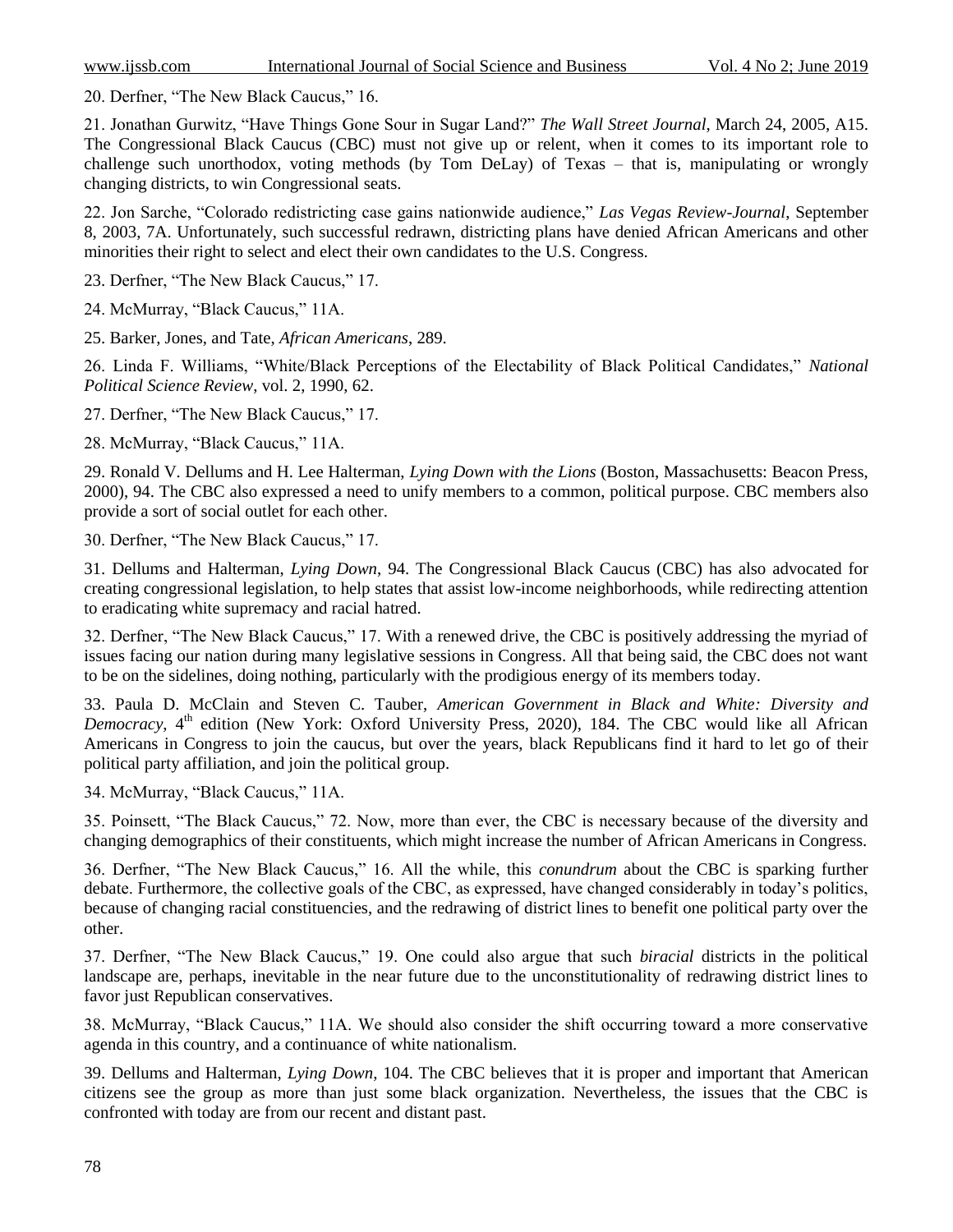40. Derfner, "The New Black Caucus," 16. It is clear that the CBC wants to address such racial matters in a timely and an effective manner, to achieve maximum impact for political socialization.

41. Poinsett, "The Black Caucus," 72.

42. Derfner, "The New Black Caucus," 16.

43. Greg Palast, "One Million Black Votes Didn"t Count in the 2000 Presidential Election," *Common Dreams News Center*, June 22, 2004, 1. [http://www.commondreams.org/views.](http://www.commondreams.org/views)...

44. Palast, "One Million Black Votes," 1.

45. Barker, Jones, and Tate, *African Americans*, 291.

46. Julie Rovner, "Record Number of Women, Blacks in Congress," *Congressional Quarterly Weekly Report*, vol. 46, November 12, 1988, 3293.

47. Darlene C. Line, William C. Hine, and Stanley Harrold, *African Americans: A Concise History* (New Jersey: Pearson Prentice Hall, 2009), 595.

48. Line, Hine, and Harold, *African Americans*, 595.

49. Derfner, "The New Black Caucus," 16.

50. McClain and Tauber, *American Government in Black and White*, 185. Keep in mind that the CBC retains "its unwritten rule to limit membership to [only] African-American legislators; but it briefly allowed [in 1988, 41] white members to join as nonvoting associates." This policy was later abandoned, as there are currently no white members in the CBC. See: "Creating and Evolution of the Congressional Black Caucus," 3. https://history.house.gove. exhibitions-and....

51. McMurray, "Black Caucus," 11A.

52. McMurray, "Black Caucus," 11A.

53. Derfner, "The New Black Caucus," 19.

54. Derfner, "The New Black Caucus," 16. It should be understood that, "the moral role of government is to ensure that no one set of sectarian or narrow definition of morality is imposed by the [federal] government on unwilling citizens." See: James P. Pfiffner, "The Paradox of Governmental Power," *Society*, September/October 2000, 23.

55. Poinsett, "The Black Caucus," 72. Fortunately, the CBC will remain engaged with their (diverse) constituents, as well as with other members of the U.S. Congress and the nation as a whole.

#### **Bibliography**

Baker, Lucius J., Mack H. Jones, and Katherine Tate. *African Americans and the American Political System*. New Jersey: Prentice Hall, 1999.

Carrington, Emery. "Healthcare focus of [CBC] meeting." *The Clarion Ledger*, August 10, 2005.

Coleman, John J., Kenneth M. Goldstein, and William G. Howell. *Understanding American Politics and Government*. New York: Longman, 2011.

Congressional Research Service. "Report on Black Members of Congress." http:// www.house. gov/cummings/cbc/cbchistory.htm (9/12/05).

Dellums, Ronald V., and H. Lee Halterman. *Lying Down with the Lions.* Boston, Massachusetts: Beacon Press, 2000.

Derfner, Jeremy. "The New Black Caucus." *The American Prospect*, March 27-April 10, 2000.

Dye, Thomas R. *Politics in America*. New Jersey: Pearson Prentice Hall, 2007.

Edwards, David V., and Allessandra Lippucci. *Practicing American Politics: An Introduction to Government.* New York: Worth Publishers, 1998.

Gurwitz, Jonathan. "Have Things Gone Sour in Sugar Land?" *The Wall Street Journal*, March 24, 2005.

Line, Darlene C., William C. Hine, and Stanley Harrold. *African Americans: A Concise History.* New Jersey: Pearson Prentice Hall, 2009.